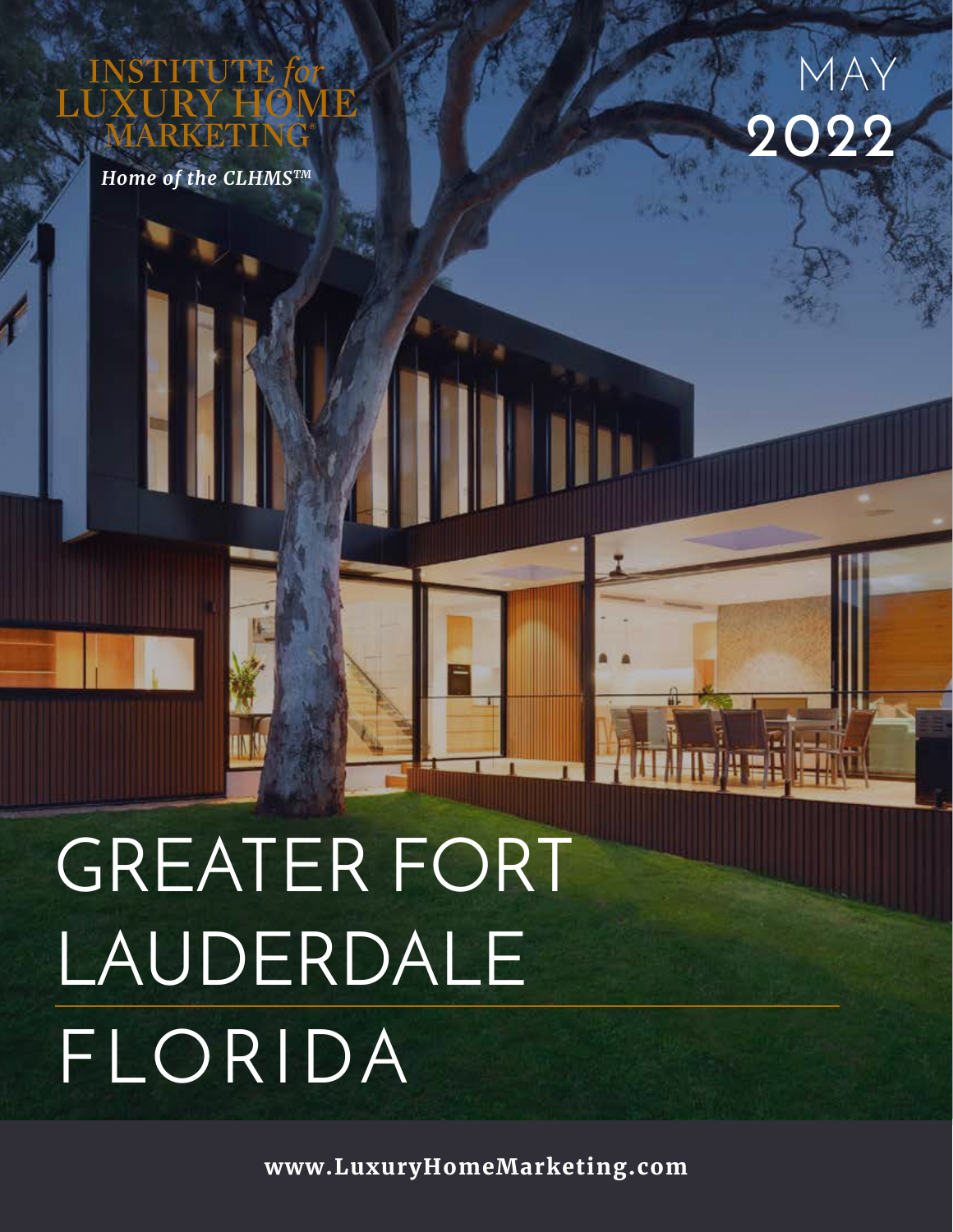## GREATER FORT LAUDERDALE **SINGLE-FAMILY HOMES**

#### **LUXURY INVENTORY VS. SALES | APRIL 2022**

Inventory Sales

*Luxury Benchmark Price<sup>1</sup>:* **\$775***,***000**



| Square Feet <sup>3</sup> | Price         | <b>Beds</b>     | <b>Baths</b>   | Sold    | Inventory | <b>Sales Ratio</b> |
|--------------------------|---------------|-----------------|----------------|---------|-----------|--------------------|
| -Range-                  | -Median Sold- | -Median Sold-   | -Median Sold-  | -Total- | -Total-   | -Sold/Inventory-   |
| $0 - 2,999$              | \$939,000     | $\frac{1}{4}$   | $\overline{3}$ | 229     | 265       | 86%                |
| $3,000 - 3,999$          | \$1,305,000   | 5               | $\frac{1}{4}$  | 87      | 117       | 74%                |
| $4,000 - 4,999$          | \$1,842,500   | 5               | 6              | 48      | 66        | 73%                |
| $5,000 - 5,999$          | \$2,690,000   | 5               | 6              | 19      | 40        | 48%                |
| $6,000 - 6,999$          | \$4,207,562   | $7\phantom{.0}$ | 8              | 4       | 31        | 13%                |
| $7,000+$                 | \$5,087,500   | 6               | 8              | 4       | 56        | 7%                 |

*1 The luxury threshold price is set by The Institute for Luxury Home Marketing. 2Sales Ratio defines market speed and market type: Buyer's < 14.5%; Balanced >= 14.5 to < 20.5%; Seller's >= 20.5% plus. If >100% MLS® data reported previous month's sales exceeded current inventory.*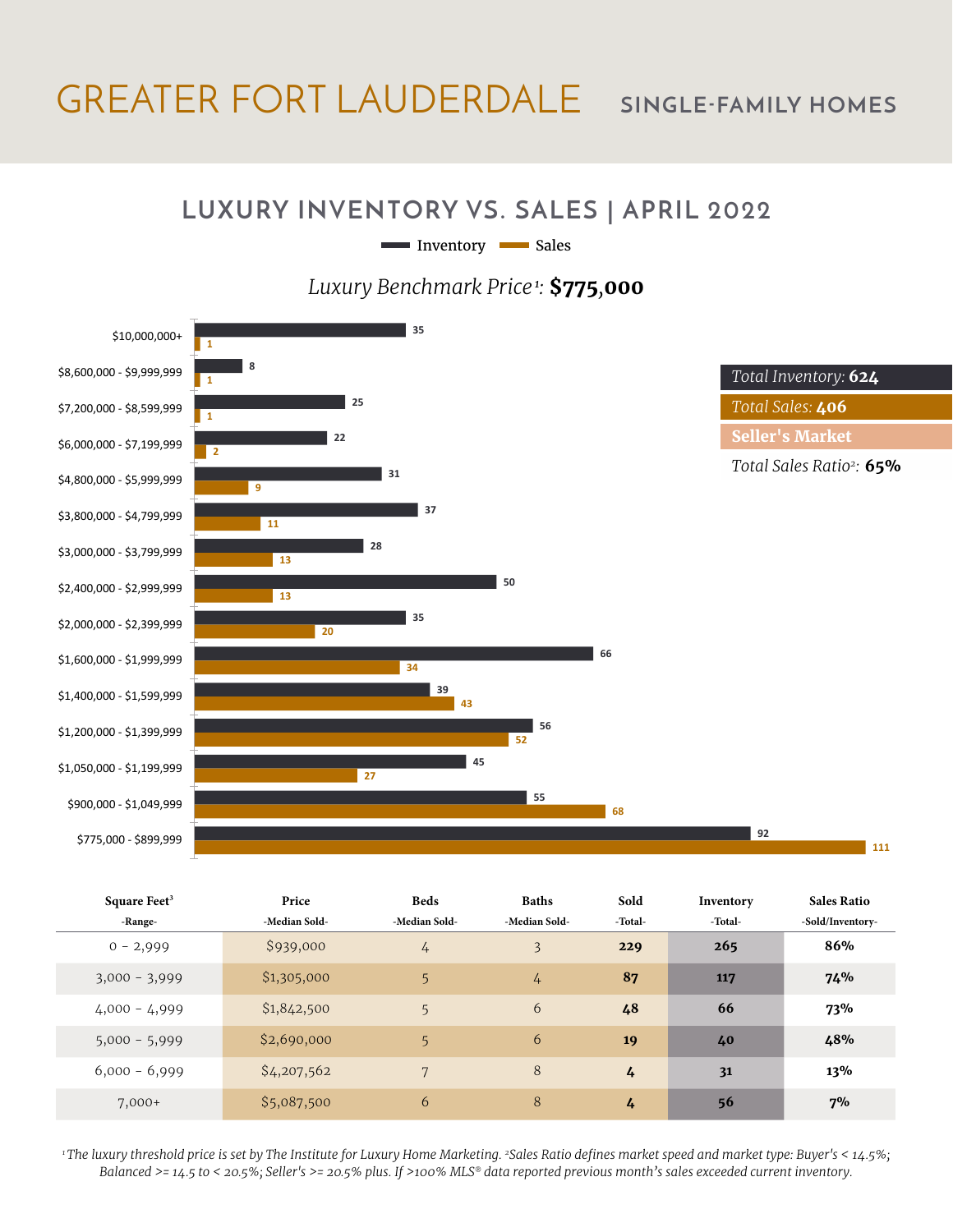## GREATER FORT LAUDERDALE **SINGLE-FAMILY HOMES**



## **MEDIAN DATA REVIEW | APRIL**



## **GREATER FORT LAUDERDALE MARKET SUMMARY | APRIL 2022**

- The Greater Fort Lauderdale single-family luxury market is a **Seller's Market** with a **65% Sales Ratio**.
- Homes sold for a median of **100.00% of list price** in April 2022.
- The most active price band is **\$900,000-\$1,049,999**, where the sales ratio is **124%**.
- The median luxury sales price for single-family homes is **\$1,179,500**.
- The median days on market for April 2022 was **12** days, down from **34** in April 2021.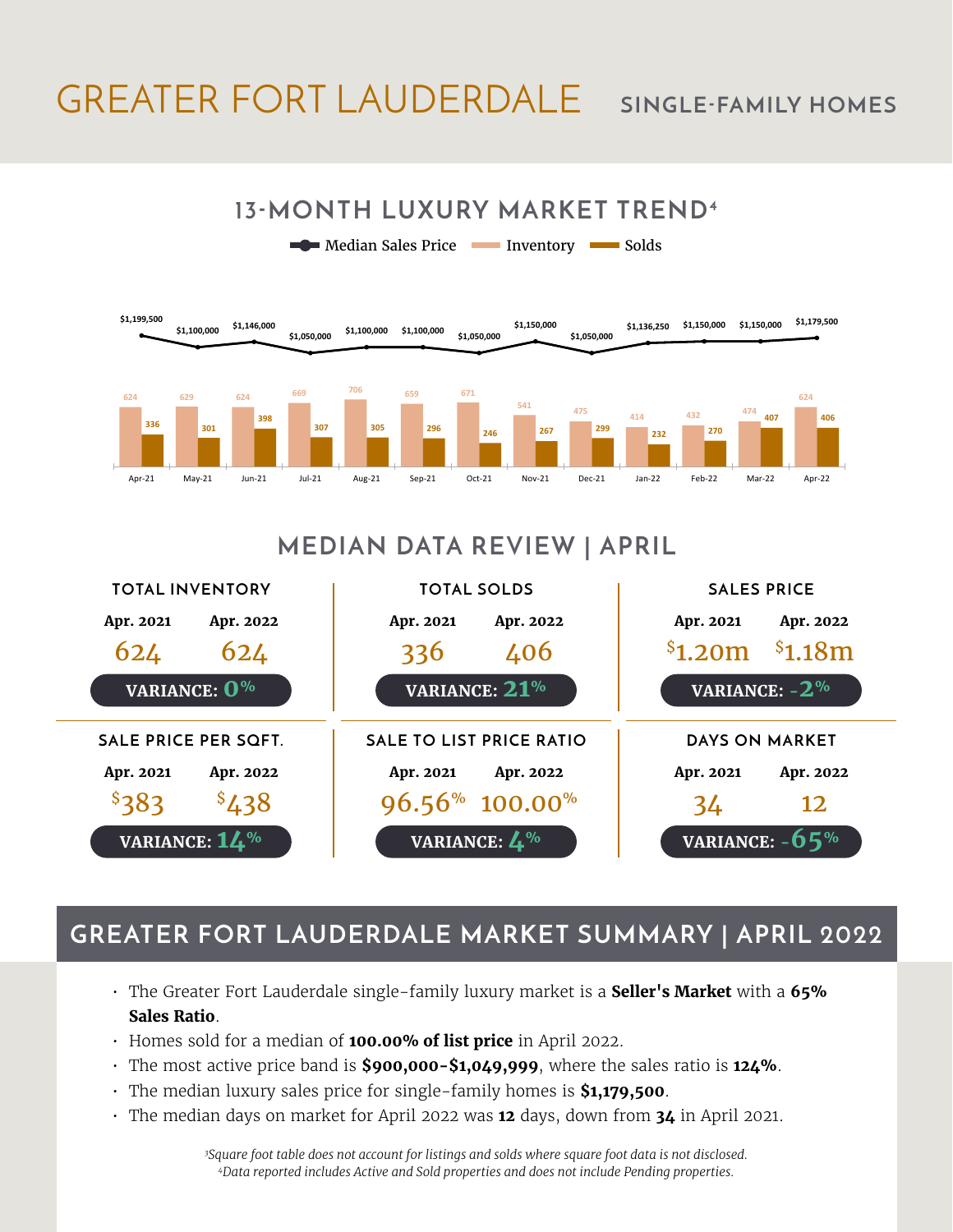## GREATER FORT LAUDERDALE **ATTACHED HOMES**

#### **LUXURY INVENTORY VS. SALES | APRIL 2022**

Inventory Sales

*Luxury Benchmark Price<sup>1</sup>:* **\$545***,***000**



| Square Feet <sup>3</sup> | Price         | <b>Beds</b>    | <b>Baths</b>   | Sold    | Inventory | <b>Sales Ratio</b> |
|--------------------------|---------------|----------------|----------------|---------|-----------|--------------------|
| -Range-                  | -Median Sold- | -Median Sold-  | -Median Sold-  | -Total- | -Total-   | -Sold/Inventory-   |
| $0 - 999$                | \$640,000     |                | $\mathbf{1}$   | 9       | 67        | 13%                |
| $1,000 - 1,499$          | \$632,500     | $\overline{2}$ | $\overline{2}$ | 58      | 164       | 35%                |
| $1,500 - 1,999$          | \$727,500     | $\overline{2}$ | $\overline{3}$ | 70      | 116       | 60%                |
| $2,000 - 2,499$          | \$1,195,000   | 3              | 3              | 36      | 67        | 54%                |
| $2,500 - 2,999$          | \$1,480,000   | 3              | $\frac{1}{4}$  | 26      | 26        | $100\%$            |
| $3,000+$                 | \$2,049,500   | $\frac{1}{4}$  | $\frac{1}{4}$  | 10      | 61        | 16%                |

*1 The luxury threshold price is set by The Institute for Luxury Home Marketing. 2Sales Ratio defines market speed and market type: Buyer's < 14.5%; Balanced >= 14.5 to < 20.5%; Seller's >= 20.5% plus. If >100% MLS® data reported previous month's sales exceeded current inventory.*